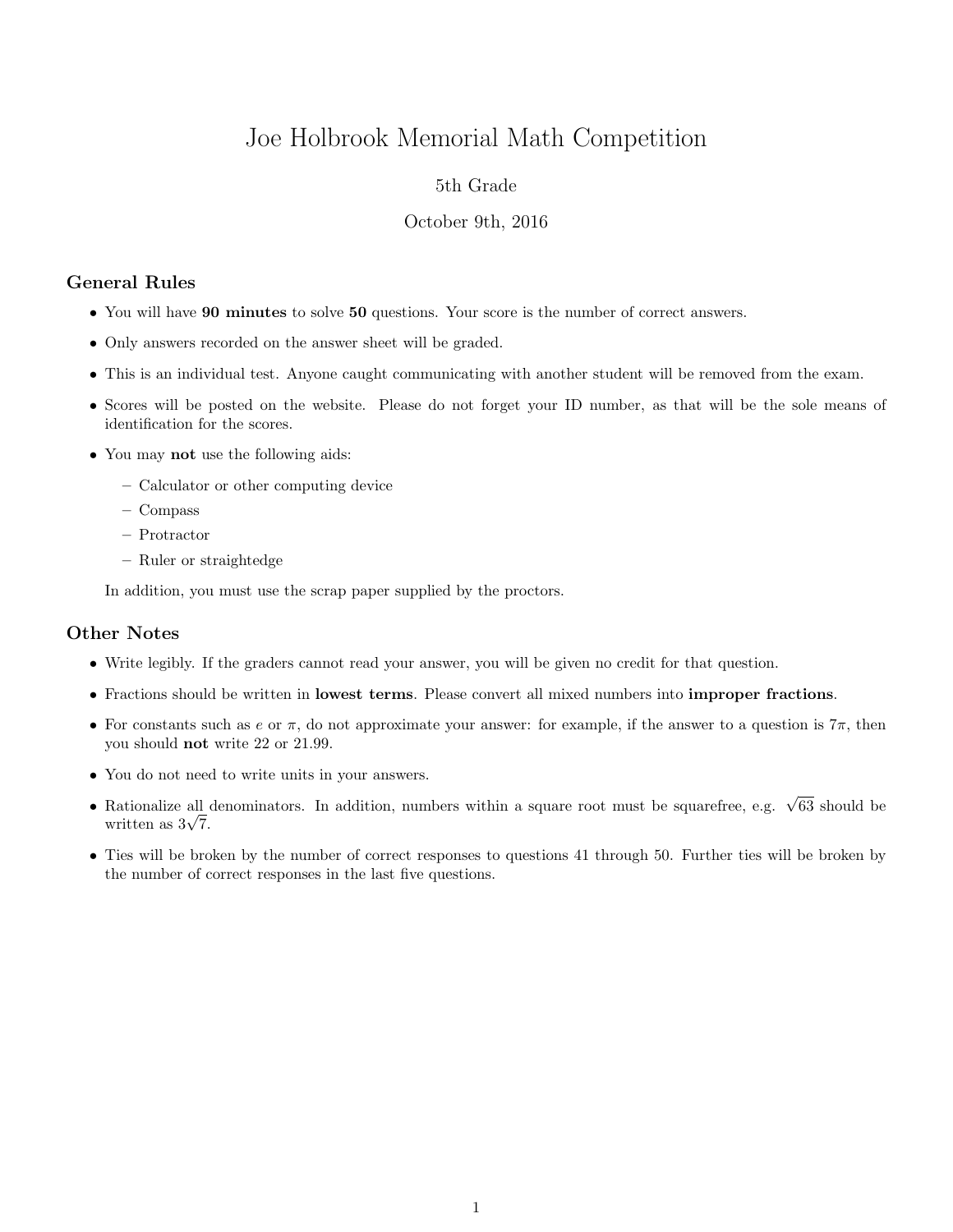- 1. Kelvin the Frog's favorite song is 6 minutes long. How many times can he listen to the song in half an hour?
- 2. What is  $-17 \times -16 \times -15 \times \cdots \times 15 \times 16 \times 17$ ?
- 3. Compute  $2 + (0 (1 \times 6 \times (2^{0 \times (\frac{1}{6})}))).$
- 4. Alex the Kat has written 25 questions for the JHMMC. If he wants to write 40 in total. how many does he have left to write?
- 5. The Bergen Tech soccer team won a match 5 to 2. How many goals were scored in all?
- 6. How many more sides does a hexagon have than a triangle?
- 7. What fraction of months start with a J?
- 8. What is the probability of getting an even number when a standard six-sided die is rolled?
- 9. If Mr. Pinyan grades 150 tests at the end of each of the three trimesters, how many tests does he grade in a year?
- 10. If Yousun is 5 feet tall and Youjung is 6 inches taller than Yousun, how tall is Youjung in inches?
- 11. A phone has a maximum battery life of 10 hours. There is 12% battery left. How many minutes are left until the phone dies?
- 12. Two regular polygons have angles of 135 degrees and 108 degrees. Find the sum of the number of sides on both polygons.
- 13. Find the greatest common factor of 2016 and 2772.
- 14. What is  $\frac{1}{2}$  of  $\frac{2}{3}$  of  $\frac{3}{6}$ ?

15. What is  $\frac{5}{55}$  of 5555?

- 16. What is the smallest integer n such that  $2^n > 2016$ ?
- 17. When Kelvin the Frog was a tadpole, he took the JHMMC. His score improved by the same number of questions every year. If he got 31 questions right in 4th grade and 43 questions right in 8th grade, how many did he get right in 7th grade?
- 18. Harry Hounini, the famous magician, invents a magic trick, and he hopes you will test it out for him. This is how the trick works: first think of any number. Now add that number to 2016, and multiply the sum by 4. Now subtract 12 from the product, and divide the result by 4. Lastly, subtract off the original number. Incredibly, Hounini knows exactly what that number is. What is it?
- 19. What is  $\frac{1}{2} \cdot \frac{8}{16}$  $\frac{8}{16} \cdot \frac{17}{34}$  $\frac{17}{34} \cdot \frac{50}{100}$  $\frac{30}{100}$ ?
- 20. The number of lilypads in Kelvin the Frog's pond doubles every day. If there were 48 lilypads on Saturday, on what day of the week did he have an odd number of lilypads?
- 21. What is  $1 + 2 + 3 + 4 + 5 + 6 + 7 + 8 + 9 + 10 + \ldots + 63$ ?
- 22. Jake bought a bad batch of eggs, and some of his cakes have gone bad. There was a total of 132 cakes, but two out of every three were bad. If he threw out all of the bad cakes, how many does he have left?
- 23. David and June went to a pizza restaurant together. David ordered 3 slices of plain pizza and 2 slices of pepperoni pizza. June ordered 2 slices of plain pizza and 4 slices of pepperoni pizza. If David and June paid \$25 in total and a slice of pepperoni pizza costs 50 cents more than a slice of plain pizza, how much did David pay?
- 24. David Song is writing songs. If one of his songs is 3 minutes and 45 seconds long, what fraction of an hour is it?
- 25. Jake goes to the grocery store because he needs to buy milk, eggs, and butter for a cake recipe. If there are 3 different brands of milk, 2 different brands of eggs, and 4 different brands of butter, and Jake only wants to buy one of each item, how many different combinations of milk eggs and butter can he buy?
- 26. The Bergen County Academies Admissions Exam had 40 questions. Of three students that were accepted, their scores were 34, 35, and 39. Of three students that were not accepted, their scores were 23, 14, and 17. What is the difference between the average scores of the accepted students and the students who were not accepted?